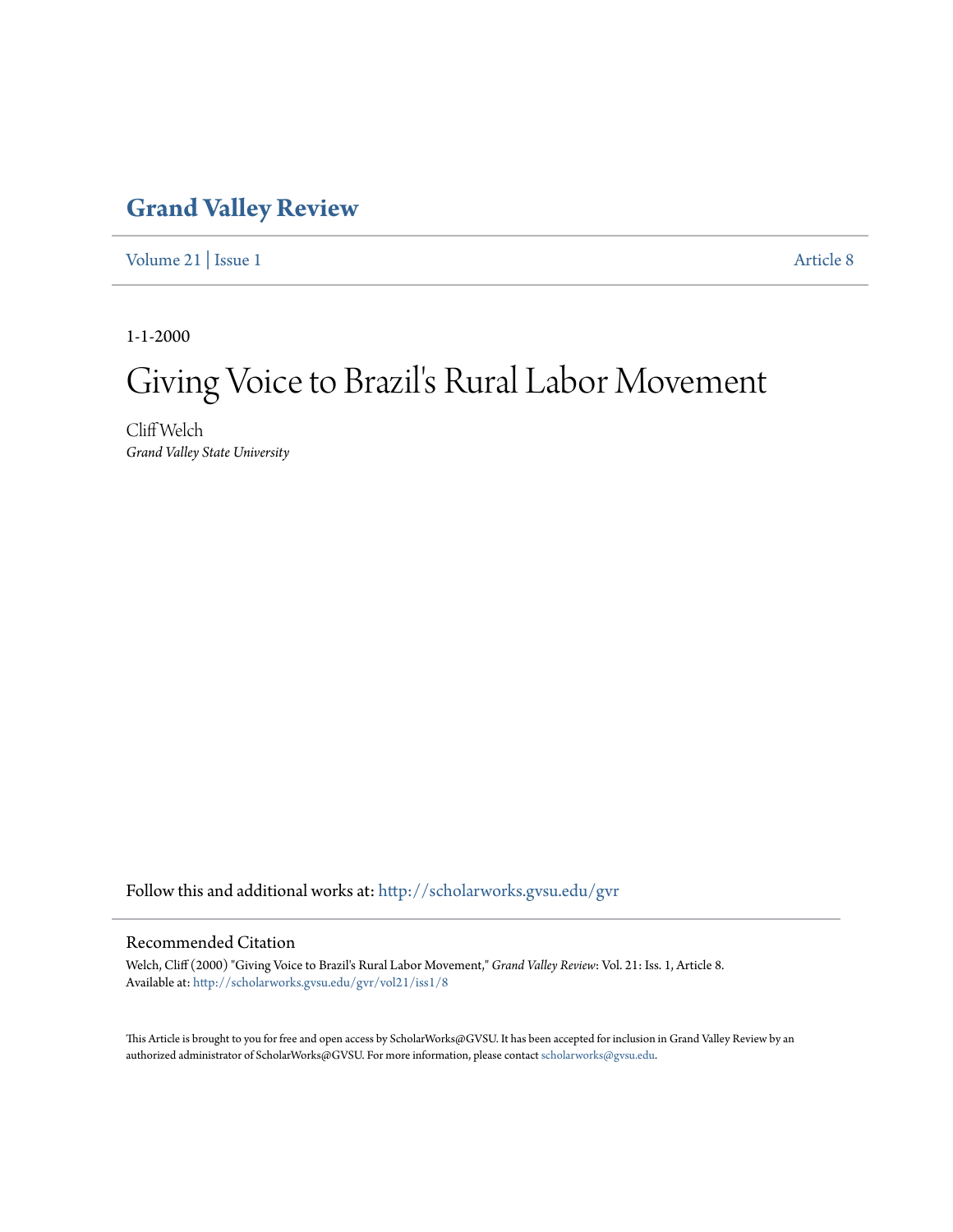# **Giving Voice to Brazil's Rural Labor Movement**

*Cliff Welch is associate professor of History and Coordinator of Latin American Studies.* 

I met Jofre Correa Netto and Irineu Luís de<br>Moraes on the same day, one after the other,<br>but I spent the next eleven years giving voice<br>to Finance of pays and Islands and weap was Moraes on the same day, one after the other, to Irineu's story, not Jofre's.<sup>1</sup> Both men were members of the Brazilian Communist Party, which had been particularly active in the rural labor movement that burst forth throughout the country in the early 1960s, only to be suppressed in 1964 by a military overthrow of civilian rule. In 1986, finding next to nothing written about the rural labor movement, I decided to make this my dissertation research theme back in 1986. Little by little I learned Portuguese and gained the confidence of academics linked to the Communist party. By 1988, they trusted me enough to open the door to a clandestine network of militants. On the eve of the Cold War's demise, I was given a key to the Communist movement of Brazil. After reading dozens of articles and documents about Jofre in archives and old newspapers, I found myself suddenly looking into his bright eyes. No sooner had I met him then my guide, anxious to introduce me to other old militants, whisked me away to Irineu's house. I had never heard of Irineu, but something about him-a quiet strength? or the very fact that his clandestine work had remained clandestine?-attracted my attention and I felt compelled to include him in my study, too. That very day, both men agreed to let me interview them, to let me capture their memories and carry them away in a few plastic cases of magnetic tape.

Eventually, my Brazilian friend and colleague Sebastiao Geraldo and I turned several interview sessions with Irineu into a memoir that was published by a Brazilian trade press (Welch and Geraldo, 1992). Just last year, I published a monograph on the rural labor movement that used his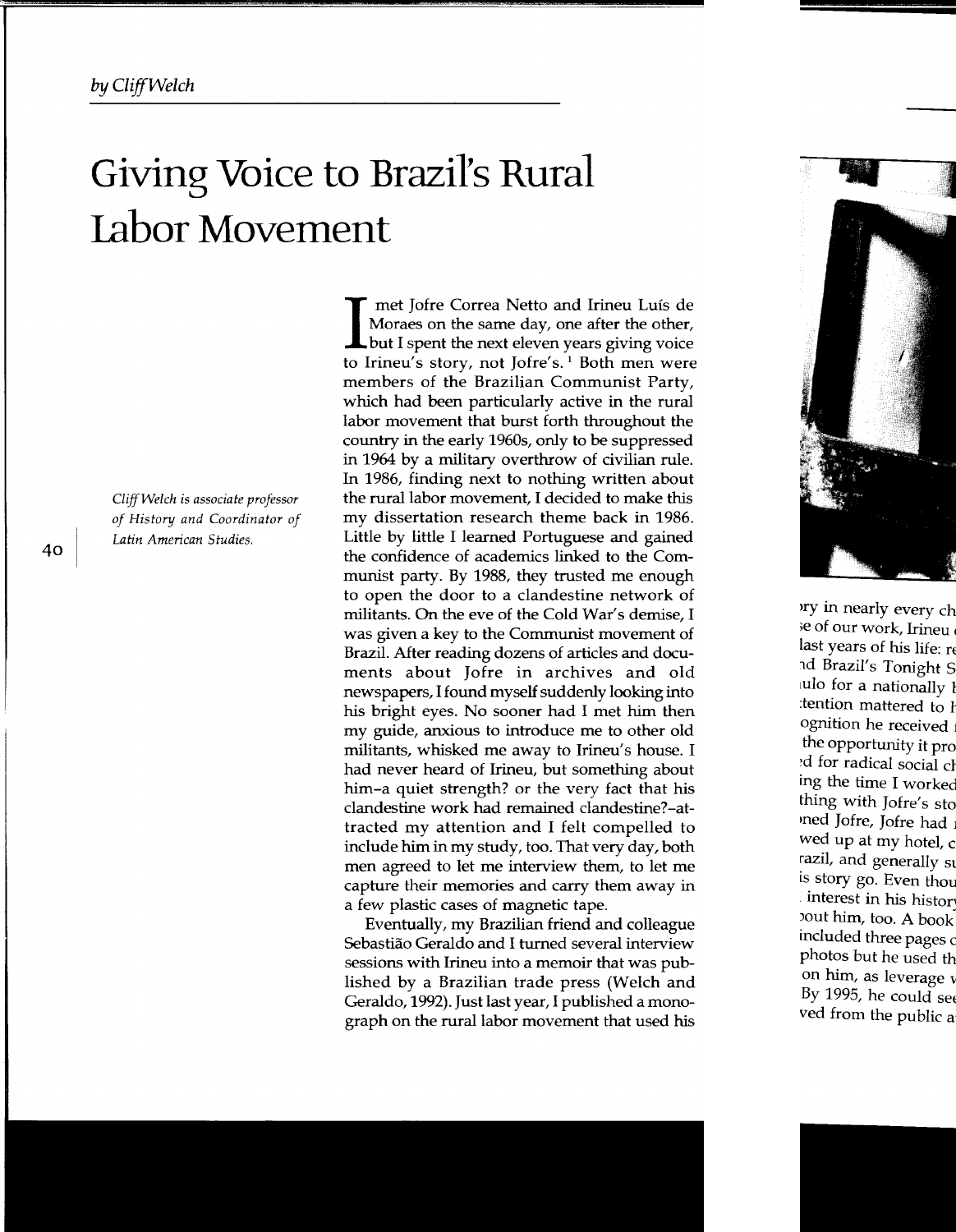

life story in nearly every chapter (Welch, 1999). Because of our work, Irineu enjoyed a bit of fame in the last years of his life: reporters interviewed him and Brazil's Tonight Show carried him to São Paulo for a nationally broadcast interview. This attention mattered to him not only due to the recognition he received for a life of struggle but for the opportunity it provided him to preach the need for radical social change.

During the time I worked on Irineu's story, I did nothing with Jofre's story. Although I had abandoned Jofre, Jofre had not abandoned me. He showed up at my hotel, called me in the U.S. from Brazil, and generally subverted my efforts to let his story go. Even though several scholars took an interest in his history, he wanted me to write about him, too. A book published in Brazil in 1989 included three pages on his militancy and several photos but he used this, like other things written on him, as leverage with me (Medeiros,  $1989$ .<sup>2</sup> By 1995, he could see that the attention he received from the public at large and the me*Brazil's "Backlands Fidel Castro"]ofre Correa Netto behind bars in* 1960. *Using the National Security Law, the Brazilian government kept]ofre jailed for more than two years in the early 196os.*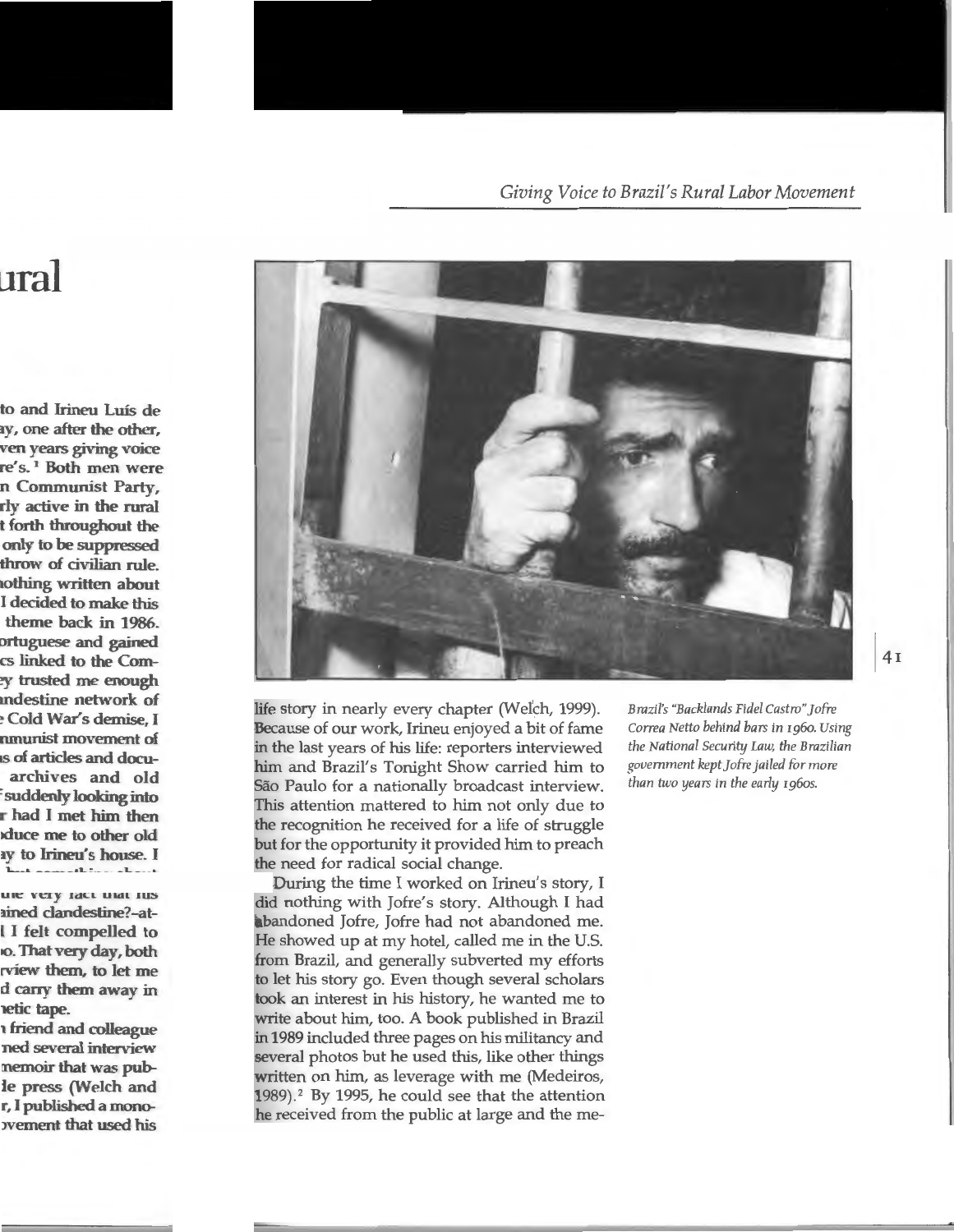dia was not nearly so great as that Irineu enjoyed after our memoir was published. The fact that a researcher from the United States had taken an interest in Irineu's life seemed to validate it more than Jofre's.

It is an ironic twist of cultural imperialism that the things core countries want to consume from peripheral countries make them suddenly more precious and good. Somehow, Brazilian coffee and oranges exported to the U.S. are tastier than those left behind for domestic consumption. I eventually awakened to the power of a foreign researcher's choices and realized that they were often perceived as public acts that might well influence lives in the present and future. In this context, research topics or subjects had to be selected as consciously as possible. Knowing this now, it is useful to look back and ask why I decided to "do" Irineu and not Jofre?

 $A$ t the time, I gave myself one intellectual rea-<br> $\Lambda$ son for favoring Irineu over Jofre. My contact with Irineu lead me to concentrate on the struggle of rural laborers for legal protections and bargaining rights. I reasoned that Jofre had fought for land rights more than labor rights, so I told myself that his story was less relevant to my ultimate goal. And yet, the movements for land and labor rights were so well integrated by the Communist party that my reasoning was not sound. The newspapers demonstrated beyond a doubt that Jofre had been an influential public figure in the struggle to build Brazil's rural labor movement. Moreover, the struggle that made him famous is best classified as a labor rights campaign rather than a land struggle.

In 1959, a few months after the Cuban Revolution, Jofre became a national media figure, described by two major newspapers ( *Ultima Hora*  and 0 *Estada de Siio Paulo)* as the "Fidel Castro of the Backlands," during a struggle of tenant farmers to prolong their tenancy on land in a frontier region of Sao Paulo named for the nearby town of Santa Fé do Sul. To most people Jofre was Captain Jofre, an honorary title recognizing both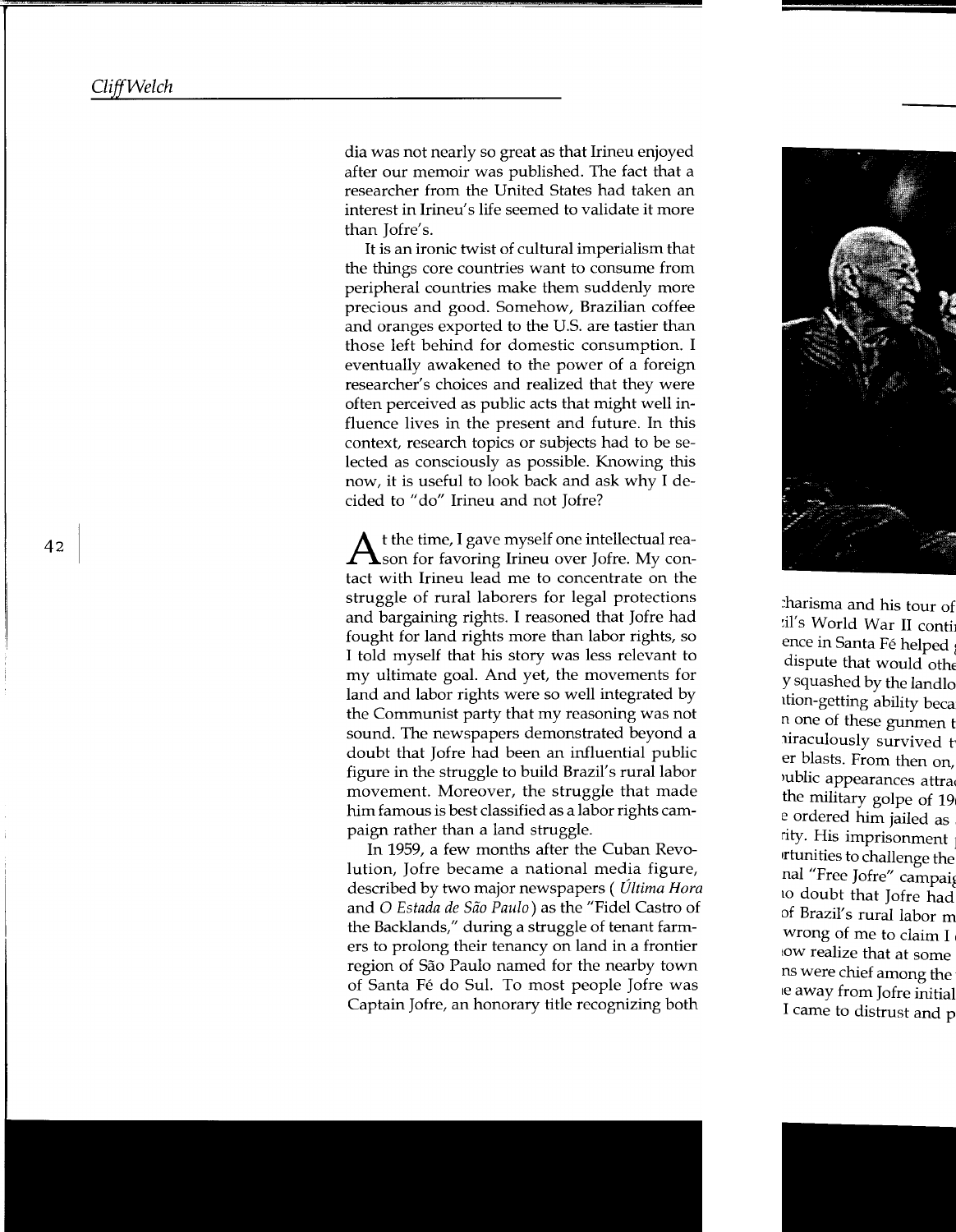*Giving Voice to Brazil's Rural Labor Movement* 



his charisma and his tour of duty as a soldier in Brazil's World War II contingent. His dynamic presence in Santa Fé helped gain state mediation of a dispute that would otherwise have been silently squashed by the landlord's gunmen. Jofre's attention-getting ability became even more clear when one of these gunmen tried to kill him and he miraculously survived two point-blank .38 caliber blasts. From then on, nearly everyone of his public appearances attracted the media. Before the military golpe of 1964, the government thrice ordered him jailed as a threat to national security. His imprisonment provided the party opportunities to challenge the state's policies with national "Free Jofre" campaigns. The paper trail left no doubt that Jofre had been a significant part of Brazil's rural labor movement, so it had been wrong of me to claim I could ignore him.

I now realize that at some base level personal reasons were chief among the various factors that led me away from Jofre initially. For various reasons, I came to distrust and perhaps even resent *Irineu Luis de Moraes neft) interviewed on national television* by *]o Soares, Brazil's "Tonight Show" host in '993· Soares is reading from our memoirofirineu's li fe,*  "Lutas camponesas no interior paulista."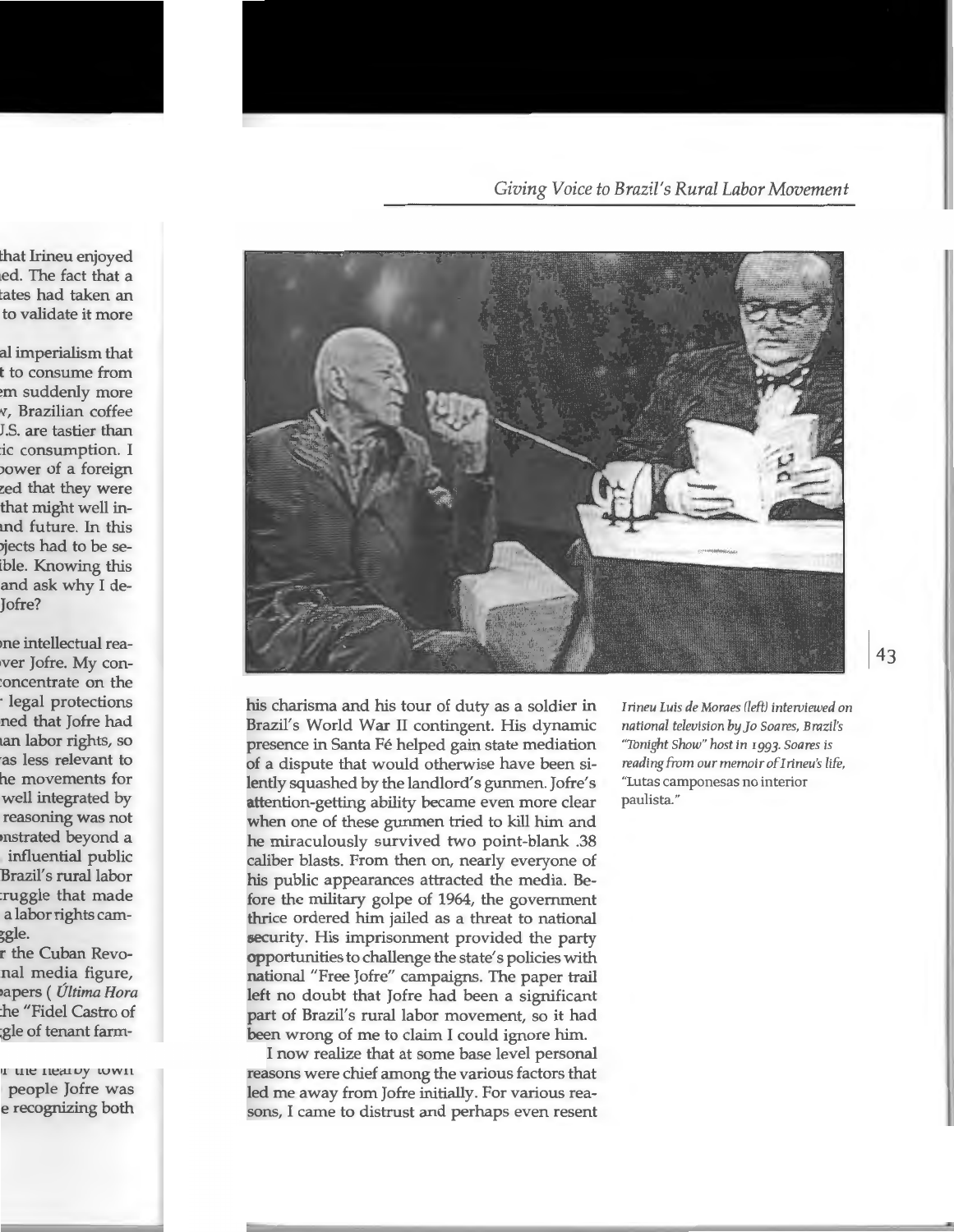him. These responses formed during a week in August 1988 when I visited with Jofre nearly everyday. We ate together, walked around town, drove to Sao Paulo, met with his former Communist party superiors, and talked a great deal. When we had sized each other up by the end of the week, he had become much smaller in my estimation than the media had represented him. I found him to be opportunistic, irrational, boastful, antisocial, and ignoble. He lived in squalor, fathered children willy nilly, conned people out of their money, ranted and raved about U.S. imperialism and wore a Palestinian liberation headpiece to underscore the point, flaunted his Communist affiliation without evidence of action, incongruously displayed Brazilian army badges, and bragged about his status as Captain Jofre, the Fidel of the Sertao. He offered to host a barbeque for me and asked for a ride to the butcher shop where he ordered about five kilos of meat and then waited for me to pay for it. In the Communist party offices of his former superiors, he grew quiet and reserved and seemed disoriented. I asked him about this later and he explained that he had been a "shock trooper" for the party rather than a leader; the organizational aspects of the party, its discipline, and codes of conduct discomfited him. Increasingly, I felt misled and resentful for having my expectations shattered. How could *this* man have been compared to Fidel Castro? It was not his fault that the press had built him up so much, but I blamed him for wanting me to acknowledge him still as the media's Captain Jofre (Welch, Field Notes:

Jofre, 1988).<br>**B**efore being delivered into Jofre's arms I had **B**thought him dead. For eight months I researched his story in newspaper archives and interviewed scholars who had written a little about him already. None of them had interviewed Jofre-all assumed him dead, for the last public record of his whereabouts had come in a 1973 newspaper article reporting his arrest as a terrorist by the military regime. Many political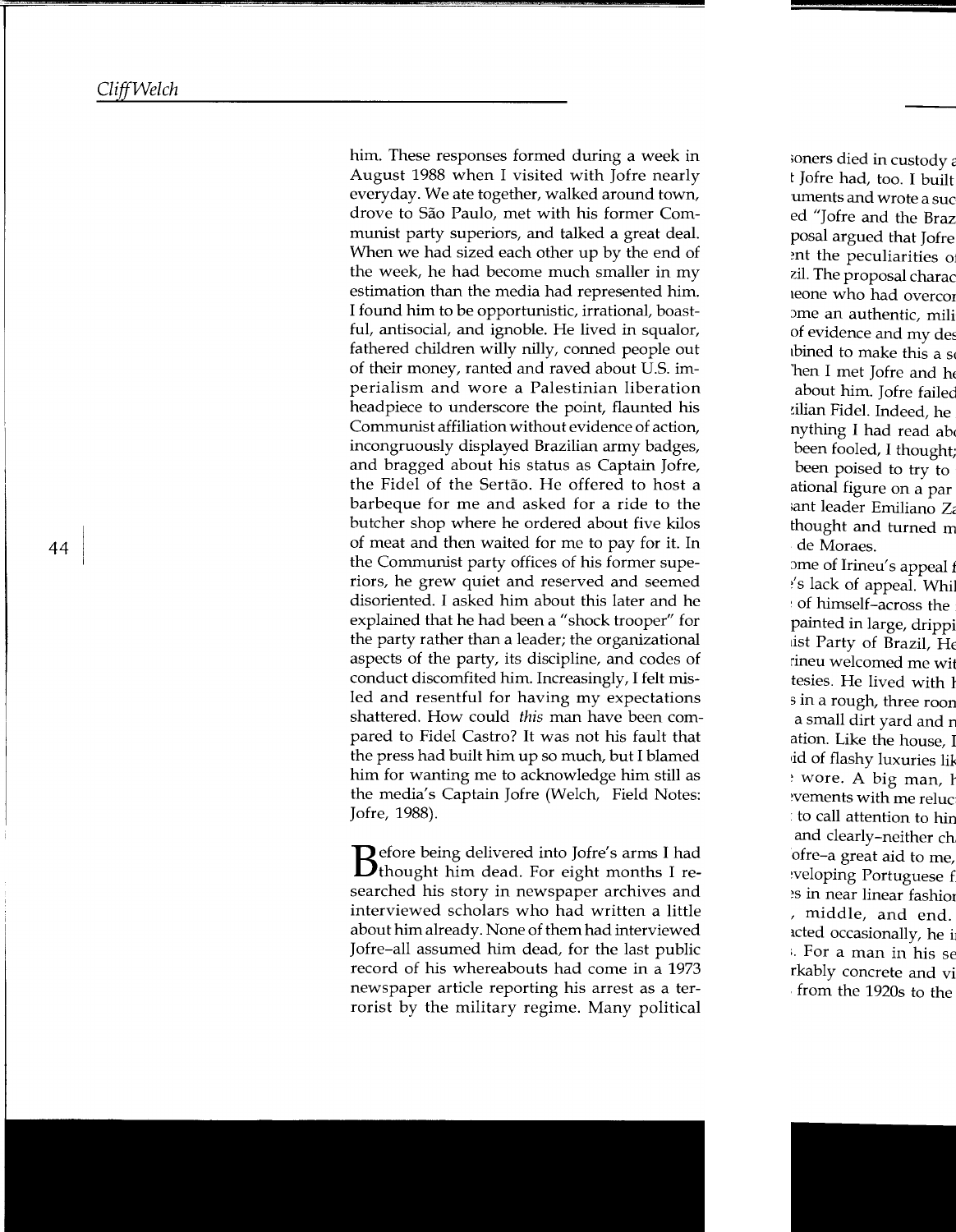prisoners died in custody and the consensus was that Jofre had, too. I built up a file of clips and documents and wrote a successful grant proposal. Titled "Jofre and the Brazilian Revolution," the proposal argued that Jofre could be used to represent the peculiarities of peasant struggle in Brazil. The proposal characterized Jofre as a hero, someone who had overcome enormous odds to become an authentic, militant rural leader. My file of evidence and my desire to tell such a story combined to make this a sound thesis.

Then I met Jofre and he shattered my narrative about him. Jofre failed to fit my image of a Brazilian Fidel. Indeed, he failed to fit the image of anything I had read about him. We scholars had been fooled, I thought; and, grant in hand, I had been poised to try to turn Jofre into an international figure on a par with Mexico's famed peasant leader Emiliano Zapata! I shuddered at the thought and turned my attention to Irineu Luis de Moraes.

Some of Irineu's appeal for me had to do with Jofre's lack of appeal. While Jofre made a spectacle of himself-across the front of his house he had painted in large, dripping red letters, "Communist Party of Brazil, Headquarters Number 1" -Irineu welcomed me with reserve and simple courtesies. He lived with his wife of nearly 60 years in a rough, three room, cinder block house with a small dirt yard and no sign of his political affiliation. Like the house, Irineu was spare and devoid of flashy luxuries like the golden jewelry Jofre wore. A big man, he shared his large achievements with me reluctantly as if he did not want to call attention to himself. He spoke carefully and dearly-neither chaotically nor floridly like Jofre-a great aid to me, still in my first year of developing Portuguese fluency. He also told stories in near linear fashion. They had a beginning, middle, and end. Although he got distracted occasionally, he indulged few digressions. For a man in his seventies, he offered remarkably concrete and vividly detailed anecdotes from the 1920s to the present.

Irineu's stories typically centered on his experiences and what experiences they were! He told of his radicalization in confrontations near his hometown, his secretive induction into the party, his work as a union leader, his negotiations with planters and politicians, his work organizing a statewide energy workers strike, his militancy among coffee and sugar workers, his fights with party bureaucrats and Catholic priests, and his contributions to planting the seeds of Brazil's phenomenal rural labor movement. After a year of contacts and two lengthy taped interview sessions, Geraldo and I approached him about turning his interview transcripts into a publishable memoir. He accepted the idea enthusiastically and cooperated fully, sitting for clarifying interviews, recommending corroborating sources, and demanding few changes in the final manuscript, which was published in 1992 with his full approval (Welch and Geraldo, 1992).<sup>3</sup> Only recently did I learn that he had turned away Brazilian researchers-at least Lufz Flavia Carvalho Costa-thus holding to an unspoken exclusive contract with us. After years of working together, tears well in my eyes now to think of it allthe privilege of "giving voice" to this great figure and his suppressed story, the pleasure and intensity of working with him, the joy of seeing his satisfaction

I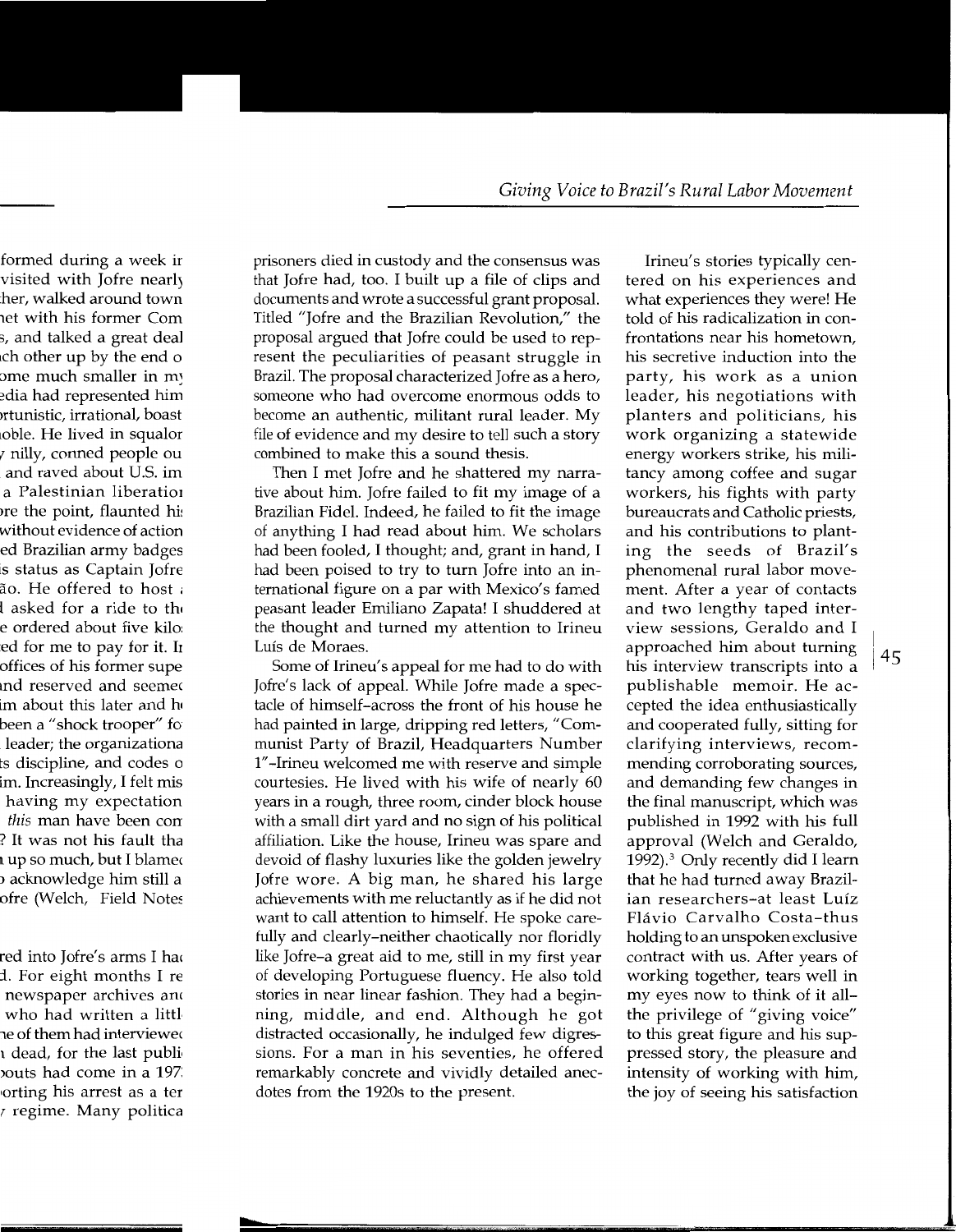with the recognition he received, and the pain his 1996 death caused me.

 $\mathbb C$  even years after Irineu's memoir came out,  $\mathbf{U}$  published a monograph on the origins of Brazil's rural labor movement that used Irineu's life in nearly every chapter to make concrete the seamless web of subaltern history, to show how individuals can carry the history of struggle from one generation to another. It argues that even though a voice might not be integrated into official history, strong voices exist in memory and influence the turn of events. Unlike the memoir, the monograph contrasted Irineu's memory with other records and attempted to establish the meaning of the many disconnects between what he recalled and what other sources revealed about given events. The Italian oral historian Alessandro Portelli helped a lot with his ideas of "uchronic dreams" and Communist myth-making (Samuel and Thompson, 1990). Irineu's inaccuracies could be seen as both a normal part of time's distortion of memory and the continuation of class struggle through historical reconstruction. I learned a lot from this to value the gray areas of memory as something of substance and importance, not dismissible inaccuracies.

This process also opened my eyes to the ways my attitude toward Jofre may have blinded me to the value of his story. The substance of Irineu's life story made it compelling and yet, my attraction to him also had to do with my response to his manner and values. His soft spoken approach was more acceptable to my Episcopalian upbringing than Jofre's brashness. Irineu's humility had reassured my perception of his noble intentions while Jofre's flamboyant character had repelled me. I had to admit that I had given voice to Irineu partly because he fit my image of what a Brazilian rural labor militant *should* be better than Jofre. Moreover, I liked Irineu from the start and I did not like Jofre at first; one man made me feel comfortable, the other uncomfortable. Ironically, I had

46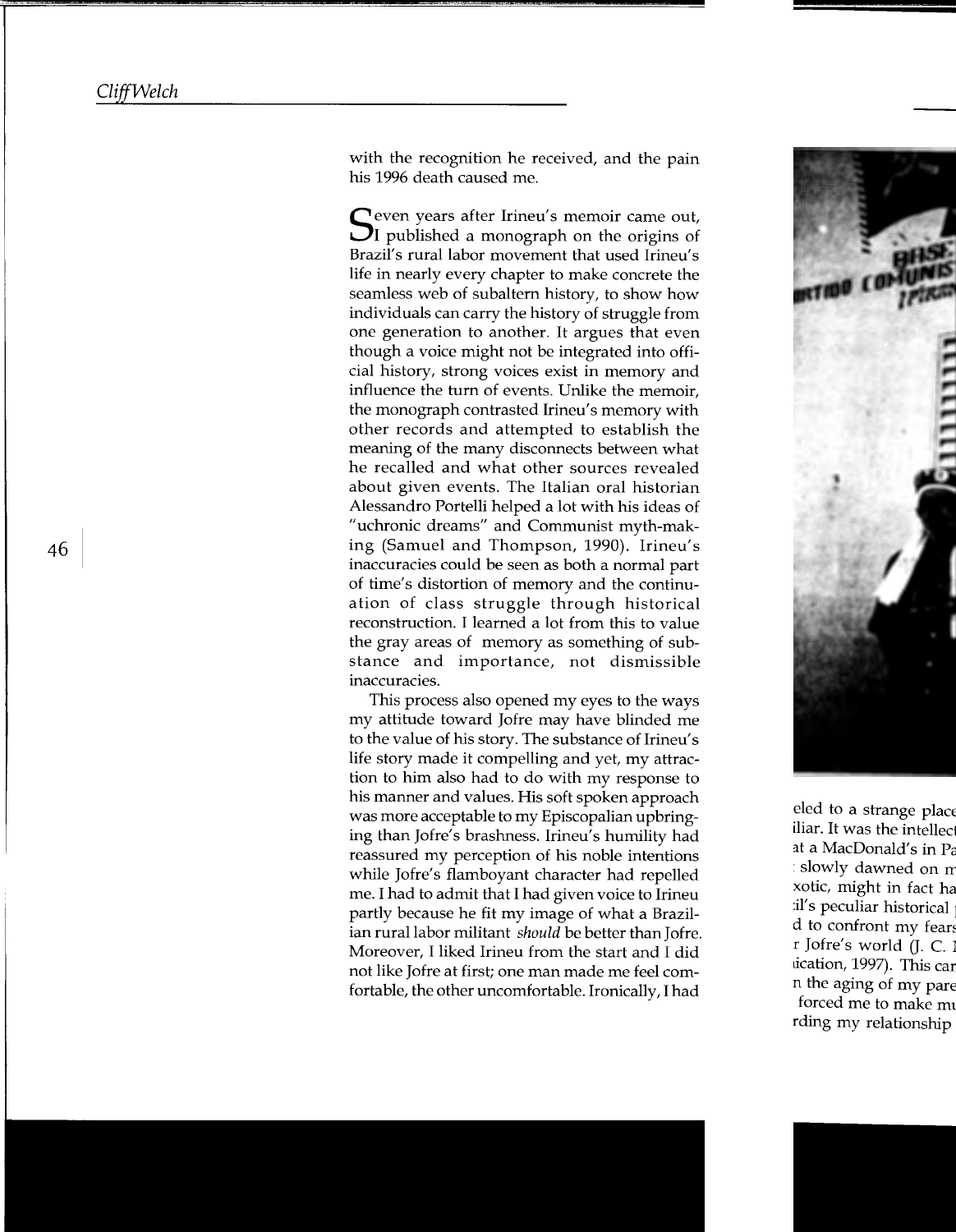Giving Voice to Brazil's Rural Labor Movement



traveled to a strange place only to settle on the familiar. It was the intellectual equivalent of dining at a MacDonald's in Paris.

It slowly dawned on me that Jofre, in being so exotic, might in fact have a lot to say about Brazil's peculiar historical process. In 1997, I decided to confront my fears and misgivings and enter Jofre's world (J. C. Netto, personal communication, 1997). This came at a time in my life when the aging of my parents, especially my father, forced me to make much the same decision regarding my relationship with them. I say this Jofre Correa Netto stands in front of one of his safe houses in the Ipiranga neighborhood of Ribeirao Preto, Brazil, in 1997. The sign reads, "Number 1 Base, Brazilian Communist Party."

not to make a spectacle out of myself but to point out that maturity and life stages influence the way we scholars deal with the evidence. In my case, the uncanny parallels between my father and Jofre simultaneously frightened and seduced me. Both were womanizers, absentee fathers, WWII veterans, and loners. Deciding to finally give voice to Jofre was like stepping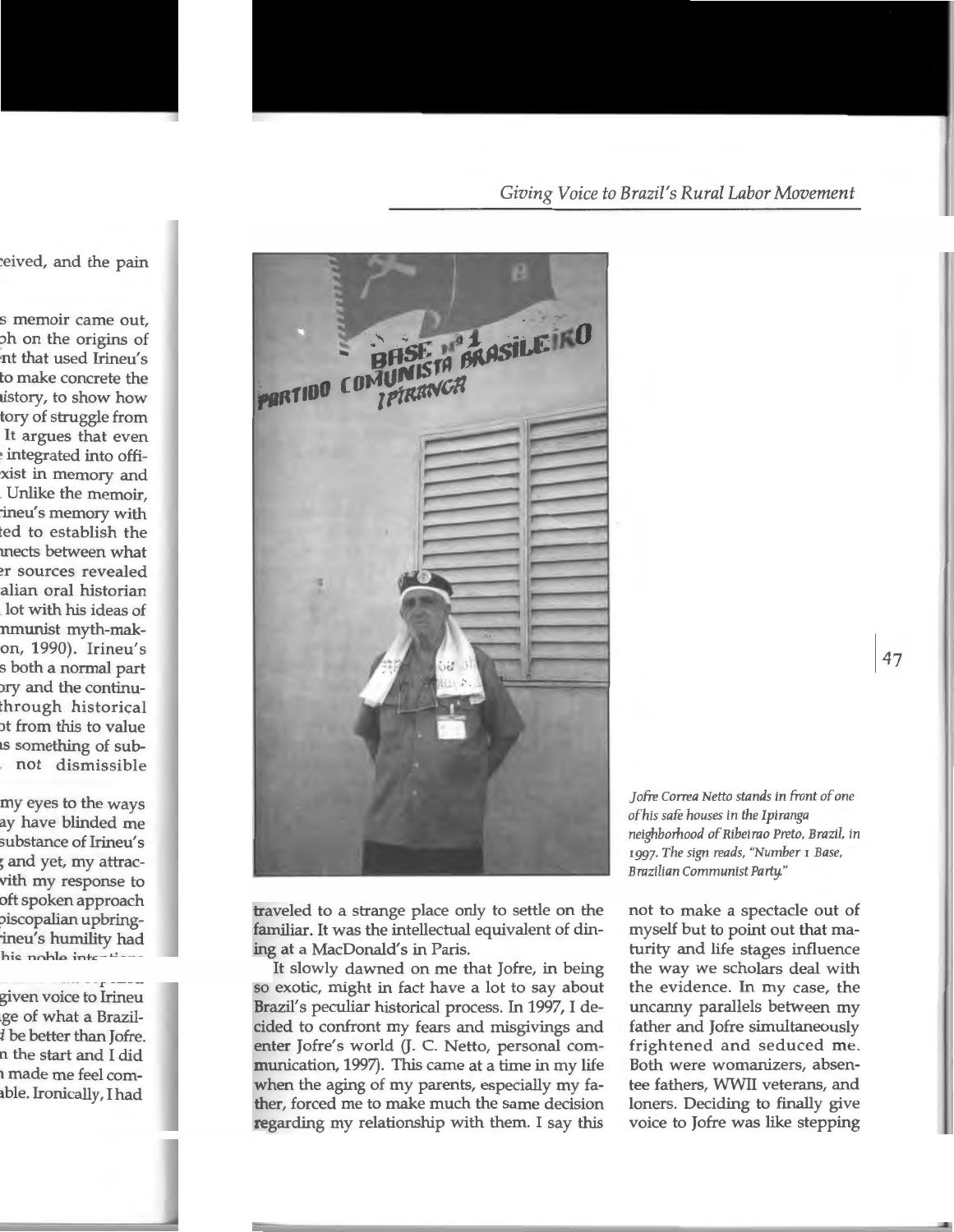out from behind the apparent safety of Dad's easy chair to watch a scary movie. My heart leapt as I went from eight to forty in the few steps it took to let down some of my defenses.

Tiving voice is a tricky busi- $\mathbf J$ ness, made all the more difficult where cultural and language barriers must be crossed. Ideologically, I am drawn by political sympathy and common experience to leftist militants, but even here borders had to be crossed. When first I met Jofre, the Soviet Union was relaxing ideologically, which seemed healthy to me, yet Jofre opposed the process. He constantly confronted me about U.S. imperialism yet proved unwilling to consider the question of self-determination. He seemed to abdicate Brazilian responsibility by blaming the U.S. for all the problems in his society, a self-defeating position, I argued. The interviewer and informant do not need to have the same point of view but in my youth I had a more difficult time being tolerant of Jofre's position. Possibly, Jofre's relentlessly pro-Communist stance was some kind of performance, acted out to test or shock me, because a year later he consented to an interview by a Brazilian sociologist Vera Chaia and made almost no mention of his Communist sympathies (J. C. Netto, personal communication, 1989).

While I question my motives for responding more positively to Irineu than Jofre, it is also worthwhile to consider how society might have responded to each of them. The 1988 and 1989 years brought momentous changes with the collapse of Communism in Europe. I was both reading about and thinking about these events and they informed my perspective of Brazilian Communists. The times demanded explanations for the failure of Communism; Jofre refused to submit to this question while Irineu spoke to it directly. Like the world, he was in a reflective mood about the Cold War. Given this context, it is worth wondering if an unreconstructed Communist like Jofre (as he presented himself, anyway) would have attracted the trade press editor and Tonight Show producers as Irineu had attracted them. Although I had thought I was doing radical history, I can see now how well Irineu' s memoir fit the dominant ideas of the time. Is it indeed impossible to escape our context, to be truly subversive?

eeper, less visible issues also led me to give voice to Irineu rather than Jofre. Irineu's manner was more academic and rational than Jofre's-the one told a straight story, the other did not. It scared me to bridge this chasm. At first, I easily grew frustrated, even irritated with Jofre and expressed my aggravation like a teenage son. But upon return to his story, I just let him talk and forced myself to look for the logic of his apparent digressions, to journey with him rather than remain an observer. I began to see him as even more of a subversive than Irineu. As a dedicated Communist militant, Irineu had read the standard Marxist texts and he had adopted some standard narratives about class struggle, history, religion, progress, and the like. Jofre emerged from a much shorter period of militancy almost unscathed by Communist ideology. While advocating class struggle, he held to a personal code of conduct that brooked little interference or external control. He thought and acted as an individual, not a class. He grew up never knowing his father and estranged from everyone in his family but his mother. In the 1940s, he had been dishonorably discharged from the army for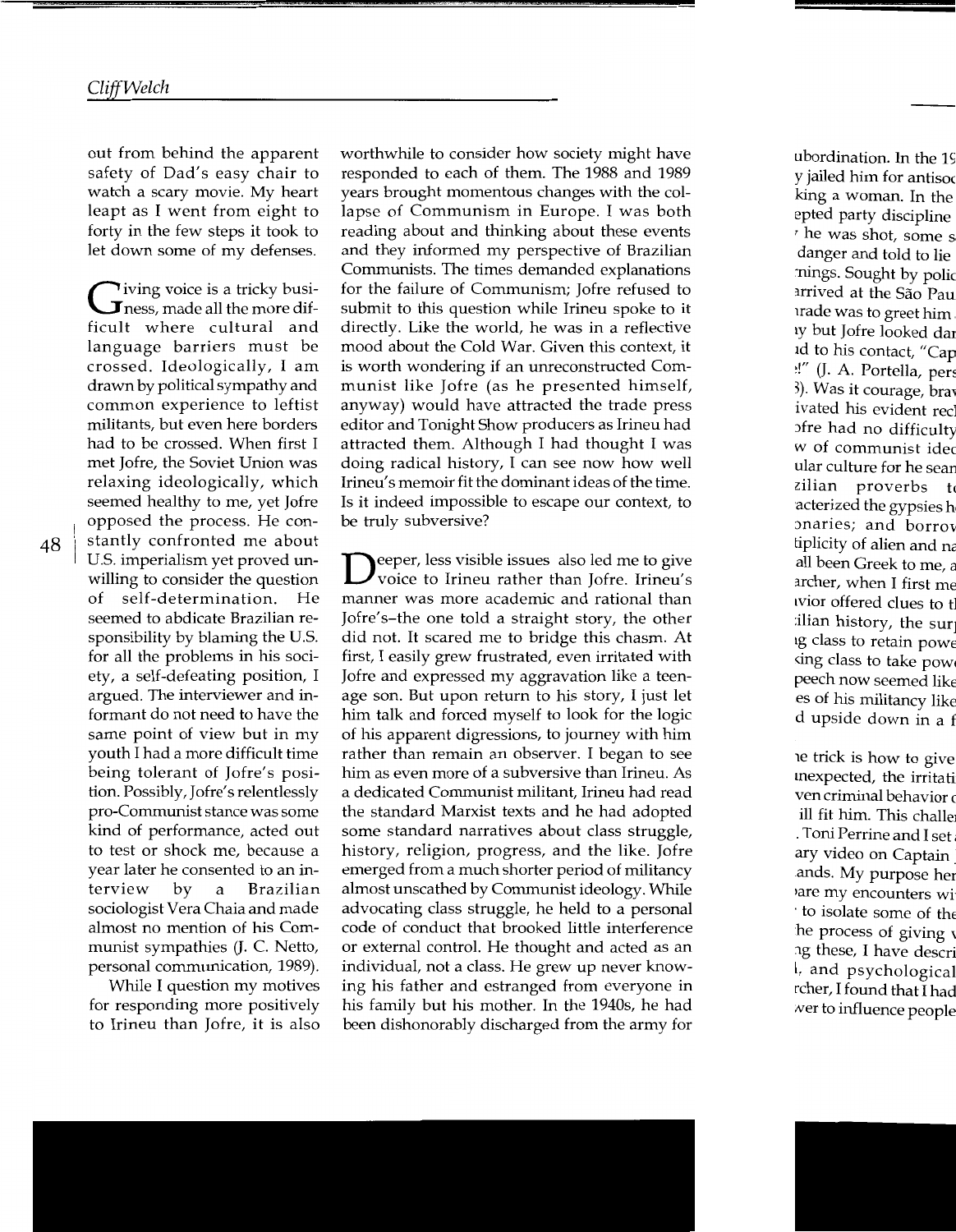insubordination. In the 1950s, authorities repeatedly jailed him for antisocial behavior, including striking a woman. In the 1960s, he rejected and accepted party discipline on his own terms. The day he was shot, some say, he was warned of the danger and told to lie low but he ignored the warnings. Sought by police on another occasion, he arrived at the São Paulo bus station where a comrade was to greet him and take him to a hideaway but Jofre looked danger in the eye, calling aloud to his contact, "Captain Jofre, at your service!" (J. A. Portella, personal communication, 1988). Was it courage, bravado or innocence that motivated his evident recklessness?

Jofre had no difficulty reconciling what he knew of communist ideology with Brazilian popular culture for he seamlessly called up Afro-Brazilian proverbs to explain reality; characterized the gypsies he lived among as revolutionaries; and borrowed widely from a multiplicity of alien and national traditions. This had all been Greek to me, a U.S.-born and -based researcher, when I first met him. Years later, his behavior offered clues to the relative stability of Brazilian history, the surprising ability of the ruling class to retain power and inability of the working class to take power. The digressions of his speech now seemed like samba, the inconsistencies of his militancy like carnival, turning the world upside down in a festive yet ineffective way.

The trick is how to give voice to the circular, the unexpected, the irritating, and the outlandish, even criminal behavior of a man whose media fable ill fit him. This challenge now engages me as Dr. Toni Perrine and I set about making a documentary video on Captain Jofre, the Fidel of the Backlands. My purpose here has simply been to compare my encounters with Jofre and Irineu in order to isolate some of the factors that complicate the process of giving voice across cultures. Among these, I have described ideological, personal, and psychological factors. As a U.S. researcher, I found that I had a inordinate amount of power to influence people's lives and the shape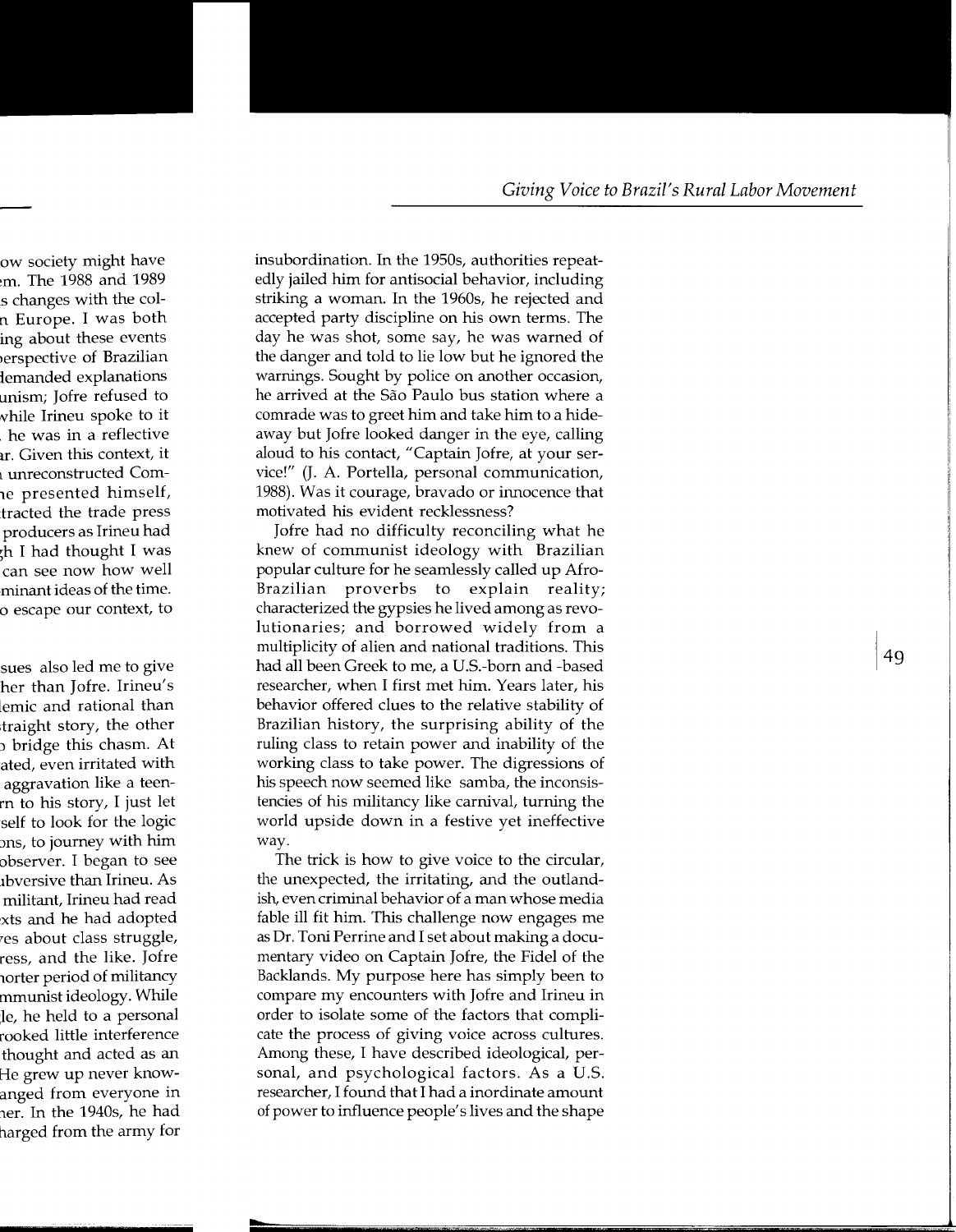of history. Irineu was suddenly important partly because someone from the United States thought so. Now that I am following Jofre's life, his stock has also gone up-soon after we interviewed one professor about Jofre, for example, he set up a week-long seminar on him at his university. Because of this influence, it becomes all the more important to understand how our values, resentments, and fears shape our selections. Some reasons may be unknowable, but I have tried to be honest here in examining the way a host of factors influenced my choices, for these choices, in turn, influence the historical record, the consequences of which should not be underestimated.  $\omega \propto$ 

#### **Notes**

1. An earlier version of this article was presented as a paper in October 1999 at the Oral History Association meeting in Anchorage, Alaska. "Giving Voice" was the conference theme.

2. Other published secondary sources mentioning Jofre are: Jose de Souza Martins, Os *camponesas e a politica no Brasil* (Petr6polis: Vozes, 1981 ); Clodomir Santos de Moraes, "Peasant Leagues of Brazil," in *Agrarian Problems and Peasant Movements in Latin America,* edited by Rodolfo Stavenhagen (New York: Doubleday, 1970), 453- 501; Vera Chaia, *"Santa Fe do Sui: A luta dos arrendatririos," Cadernos AEL* 7 (1997), 11-49; Nazareth dos Reis, *"Tensoes sociais no campo: Rubineia e Santa Clara D'Oeste* (1950/1960)," *Projeto Memoria do Jornal de Jales;* Welch, *Seed,* p. 322; and Cliff Welch, "The Shooting of Jofre Correa Netto: Writing the Individual Back Into Historical Memory," *Radical History Review 74* (Fall 1999), 1-X. Three significant master's theses have examined Jofre and the rural labor movement he became famous for in Santa Fé do Sul. These are: Vera Lucia M. Chaia," Os *conjlitos de arrendatarios em Santa Fe do Sui, Sao Paulo, 1959-1969"* (Unpub. Master's Thesis, Universidade de Sao Paulo, 1980); Luiz Noburu Muramatsu" *Revoltas do capim: movimentos sociais agrririos do oeste paulista, 1959- 1970"* (Unpub., Master's thesis, Universidade de